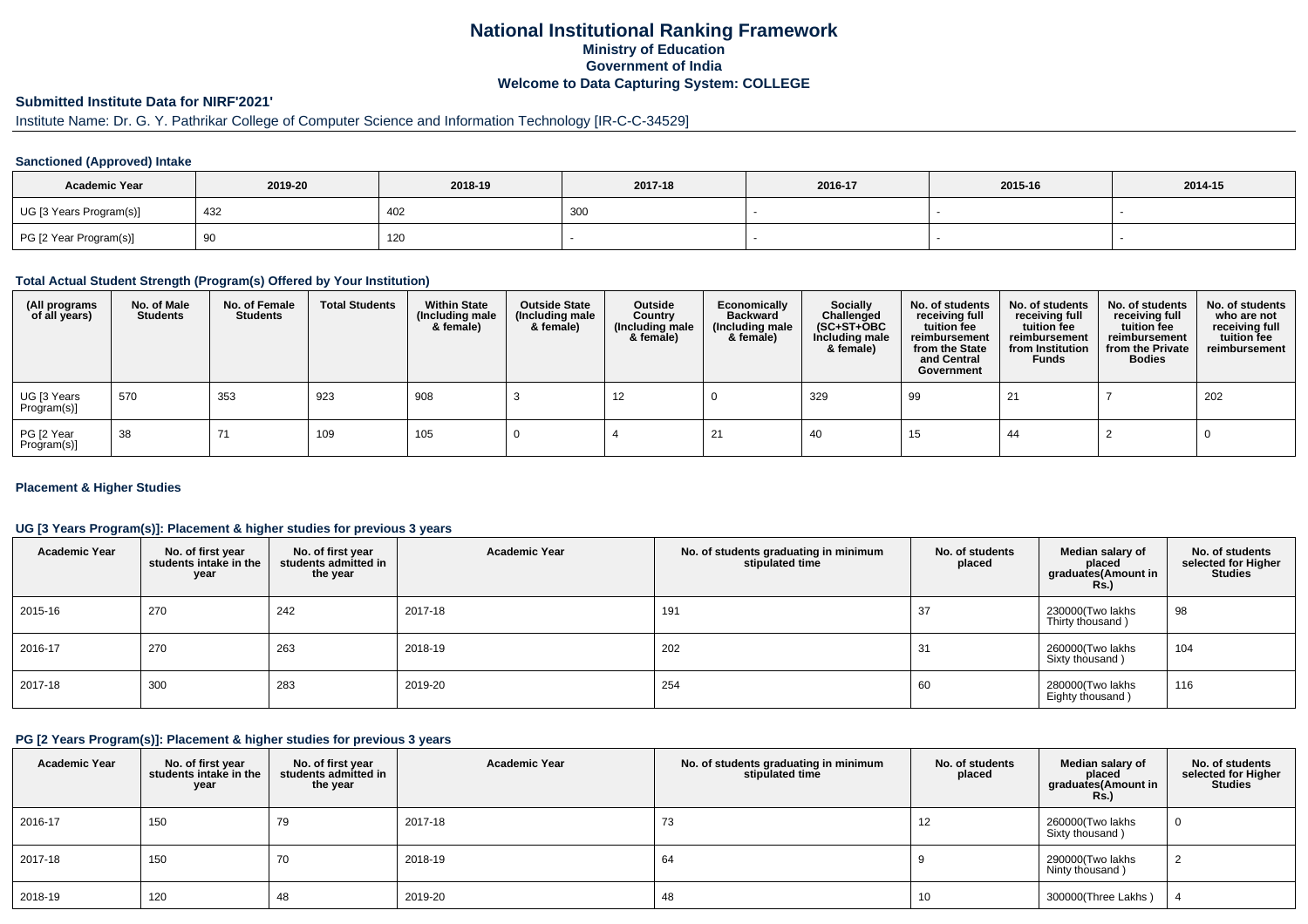#### **Financial Resources: Utilised Amount for the Capital expenditure for previous 3 years**

| Academic Year                                                                                        | 2019-20                                                               | 2018-19                                                                 | 2017-18                                                                |  |  |  |  |  |  |  |  |
|------------------------------------------------------------------------------------------------------|-----------------------------------------------------------------------|-------------------------------------------------------------------------|------------------------------------------------------------------------|--|--|--|--|--|--|--|--|
|                                                                                                      | <b>Utilised Amount</b>                                                | <b>Utilised Amount</b>                                                  | <b>Utilised Amount</b>                                                 |  |  |  |  |  |  |  |  |
| Annual Capital Expenditure on Academic Activities and Resources (excluding expenditure on buildings) |                                                                       |                                                                         |                                                                        |  |  |  |  |  |  |  |  |
| Library                                                                                              | 94469 (Ninety four thousand four hundred Sixty Nine)                  | 78829 (Seventy Eight Thousand Eight Hundred Twenty Nine)                | 99998 (Ninety Nine Thousand Nine Hundred Ninety Eight)                 |  |  |  |  |  |  |  |  |
| New Equipment for Laboratories                                                                       | 4357810 (Forty three lakhs Fifty Seven thousand Eight<br>Hundred ten) | 73032 (Seventy three thousand thirtytwo)                                | 3110113 (Three lakhs Eleven thousand One Hundred thirteen)             |  |  |  |  |  |  |  |  |
| Other expenditure on creation of Capital Assets (excluding<br>expenditure on Land and Building)      | 256084 (Two lakhs Fifty six thousand Eighty four)                     | 423868 (Four Lakhs Twenty Three Thousands Eight Hundred<br>Sixty Eight) | 2125270 (Twenty one Lakhs Twenty Five thousand Two<br>Hundred Seventy) |  |  |  |  |  |  |  |  |

### **Financial Resources: Utilised Amount for the Operational expenditure for previous 3 years**

| <b>Academic Year</b>                                                                                                                                                                            | 2019-20                                                                       | 2018-19                                                                            | 2017-18                                                                                 |  |  |  |  |  |  |  |
|-------------------------------------------------------------------------------------------------------------------------------------------------------------------------------------------------|-------------------------------------------------------------------------------|------------------------------------------------------------------------------------|-----------------------------------------------------------------------------------------|--|--|--|--|--|--|--|
|                                                                                                                                                                                                 | <b>Utilised Amount</b>                                                        | <b>Utilised Amount</b><br><b>Utilised Amount</b>                                   |                                                                                         |  |  |  |  |  |  |  |
| <b>Annual Operational Expenditure</b>                                                                                                                                                           |                                                                               |                                                                                    |                                                                                         |  |  |  |  |  |  |  |
| Salaries (Teaching and Non Teaching staff)                                                                                                                                                      | 15291140 (One Cores Fifty two Lakhs Ninety One thousand<br>One Hundred Forty) | 15359219 (One Cores Fifty three Lakhs Fifty Nine thousand<br>Two Hundred Nineteen) | 12356371 (One Cores twenty three Lakhs Fifty Six thousand<br>Three Hundred Seventy One) |  |  |  |  |  |  |  |
| Maintenance of Academic Infrastructure or consumables and<br>other running expenditures (excluding maintenance of hostels<br>and allied services, rent of the building, depreciation cost, etc) | 4332980 (Forty three Lakhs Thirty Two thousand Nine<br>Hundred Eighty)        | 5583257 (Fifty five Lakhs Eighty three thousand two Hundred<br>Fifty Seven)        | 5416941 (Fifty four Lakhs Sixteen thousand Nine Hundred<br>Forty one)                   |  |  |  |  |  |  |  |
| Seminars/Conferences/Workshops                                                                                                                                                                  | 10994 (Ten Thousand Nine Hundred Ninety Four)                                 | 51164 (Fifty One Thousand One Hundred Sixty Four)                                  | 82036 (Eighty Two Thousand Thirty Six)                                                  |  |  |  |  |  |  |  |

### **PCS Facilities: Facilities of physically challenged students**

| 1. Do your institution buildings have Lifts/Ramps?                                                                                                        | Yes, more than 80% of the buildings |
|-----------------------------------------------------------------------------------------------------------------------------------------------------------|-------------------------------------|
| 2. Do your institution have provision for walking aids, includingwheelchairs and transportation from one building to another for<br>handicapped students? | Yes                                 |
| 3. Do your institution buildings have specially designed toilets for handicapped students?                                                                | Yes, more than 80% of the buildings |

### **Faculty Details**

| <b>Srno</b> | Name                       | Age | Designation            | Gender | Qualification | <b>Experience (In</b><br><b>Months</b> ) | <b>Is Associated</b><br><b>Last Year</b> | Currently<br>working with<br>institution? | <b>Joining Date</b> | <b>Leaving Date</b>      | <b>Association type</b> |
|-------------|----------------------------|-----|------------------------|--------|---------------|------------------------------------------|------------------------------------------|-------------------------------------------|---------------------|--------------------------|-------------------------|
|             | KAZI<br><b>MAJHARODDIN</b> | 34  | Assistant<br>Professor | Male   | Ph.D          | 63                                       | Yes                                      | Yes                                       | 07-07-2015          | $\sim$                   | Regular                 |
|             | SAPKAL VIJAY B             | 55  | Other                  | Male   | AB            | 46                                       | Yes                                      | Yes                                       | 18-09-2007          | $\sim$                   | Regular                 |
|             | POOJA VAIDYA               | 35  | Assistant<br>Professor | Female | <b>MCA</b>    | 44                                       | Yes                                      | Yes                                       | 17-11-2009          | $\sim$                   | Regular                 |
|             | <b>RITA PATIL</b>          | 39  | Assistant<br>Professor | Female | M. Phil       | 146                                      | Yes                                      | Yes                                       | 11-07-2008          | $\sim$                   | Regular                 |
|             | KUMBHKARNA<br>VAISHLI      | 42  | Assistant<br>Professor | Female | M. Phil       | 142                                      | Yes                                      | Yes                                       | 09-07-2008          | $\sim$                   | Regular                 |
|             | RAJEGORE<br><b>PUSHPA</b>  | 27  | Assistant<br>Professor | Female | <b>MCA</b>    | 61                                       | No                                       | Yes                                       | 07-07-2015          | $\overline{\phantom{a}}$ | Regular                 |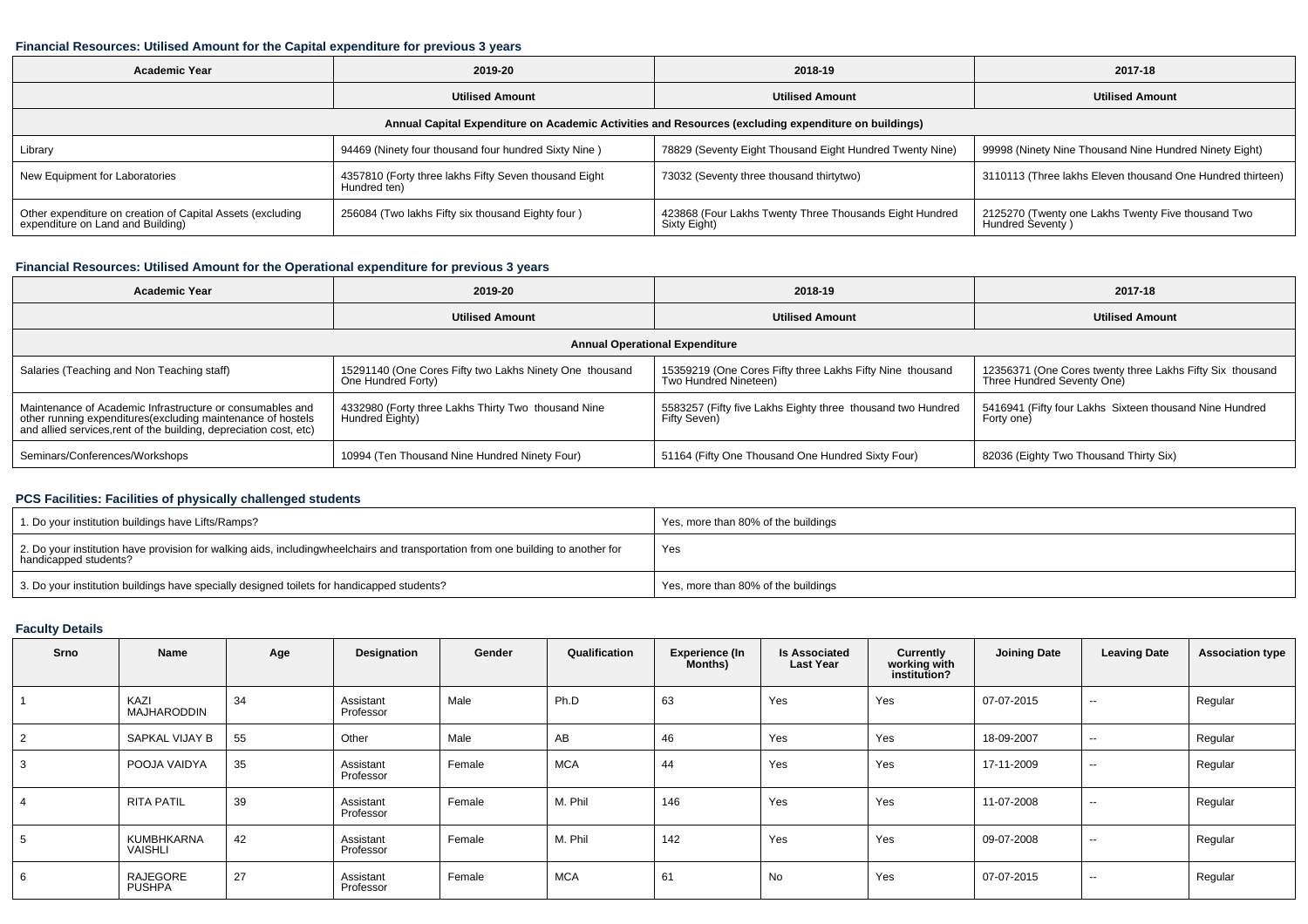| $\overline{7}$ | KADAM<br>TUKARAM<br><b>DNYANOBA</b>    | 42 | Other                                               | Male   | M.COM                       | 51  | Yes | Yes | 01-10-2002 | $\overline{\phantom{a}}$ | Regular  |
|----------------|----------------------------------------|----|-----------------------------------------------------|--------|-----------------------------|-----|-----|-----|------------|--------------------------|----------|
| 8              | MAHAJAN<br><b>SHAMAL D</b>             | 39 | Assistant<br>Professor                              | Female | MSc(Statistics)             | 60  | No  | Yes | 17-06-2017 | $\overline{\phantom{a}}$ | Visiting |
| 9              | PAWAR RAMESH<br>GANGARAM               | 45 | Other                                               | Male   | AB                          | 58  | Yes | Yes | 21-07-1995 | $\overline{\phantom{a}}$ | Regular  |
| 10             | <b>SATONKAR</b><br>SONALI              | 39 | Assistant<br>Professor                              | Female | M. Phil                     | 146 | Yes | Yes | 01-07-2008 | $\overline{\phantom{a}}$ | Regular  |
| 11             | <b>BHARAT</b><br>NAIKNAWARE            | 33 | Assistant<br>Professor                              | Male   | Ph.D                        | 98  | Yes | Yes | 01-12-2011 | $\sim$                   | Regular  |
| 12             | <b>TAUR SAMPAT T</b>                   | 49 | Other                                               | Male   | B.A                         | 56  | Yes | Yes | 01-09-1997 | $\overline{\phantom{a}}$ | Regular  |
| 13             | SURADKAR<br>SOMNATH<br><b>DIGAMBAR</b> | 34 | Other                                               | Male   | M.A                         | 46  | Yes | Yes | 01-12-2007 | $\overline{\phantom{a}}$ | Regular  |
| 14             | SANKAYE<br><b>SATISH</b>               | 48 | Assistant<br>Professor                              | Male   | Ph.D                        | 178 | Yes | Yes | 13-09-2005 | $\overline{\phantom{a}}$ | Regular  |
| 15             | <b>DHAWALE</b><br>APURVA               | 31 | Assistant<br>Professor                              | Female | M. Phil                     | 98  | Yes | Yes | 01-07-2011 | $\overline{\phantom{a}}$ | Regular  |
| 16             | <b>UDMALE NILESH</b>                   | 38 | Assistant<br>Professor                              | Male   | <b>MFA</b>                  | 61  | No  | Yes | 07-07-2015 | $\overline{\phantom{a}}$ | Regular  |
| 17             | WAJE<br>NANDKUMAR B                    | 34 | Other                                               | Male   | <b>MCA</b>                  | 62  | Yes | Yes | 25-06-2015 | $\overline{\phantom{a}}$ | Regular  |
| 18             | DESHPANDE<br><b>AKSHAY P</b>           | 32 | Assistant<br>Professor                              | Male   | M.Sc.                       | 34  | No  | Yes | 01-09-2017 | $\overline{\phantom{a}}$ | Regular  |
| 19             | JANVALE<br><b>GANESH B</b>             | 40 | Assistant<br>Professor                              | Male   | Ph.D                        | 32  | Yes | Yes | 01-07-2015 | $\sim$                   | Regular  |
| 20             | <b>ASHISH</b><br><b>BHALERAO</b>       | 37 | Assistant<br>Professor                              | Male   | M. Phil                     | 122 | Yes | Yes | 13-07-2009 | $\overline{\phantom{a}}$ | Regular  |
| 21             | SAWANE DIPALI                          | 30 | Assistant<br>Professor                              | Female | M.Sc.                       | 71  | Yes | Yes | 01-11-2014 | $\sim$                   | Regular  |
| 22             | JADHAV PANDIT                          | 52 | Other                                               | Male   | MJ: Master of<br>Journalism | 44  | Yes | Yes | 21-04-2009 | $\sim$                   | Regular  |
| 23             | TAUR LAXMAN J                          | 26 | Other                                               | Male   | <b>MCA</b>                  | 32  | No  | Yes | 01-09-2017 | $\sim$                   | Regular  |
| 24             | <b>PRAPTI</b><br><b>DESHMUKH</b>       | 51 | Dean / Principal /<br>Director / Vice<br>Chancellor | Female | Ph.D                        | 204 | Yes | Yes | 16-06-2003 | $\overline{\phantom{a}}$ | Regular  |
| 25             | PATODKAR<br><b>NIRUPAMA</b>            | 47 | Assistant<br>Professor                              | Female | M. Phil                     | 134 | Yes | Yes | 01-07-2009 |                          | Regular  |
| 26             | SANGLE ASHOK                           | 36 | Assistant<br>Professor                              | Male   | M. Phil                     | 94  | Yes | Yes | 13-08-2012 | $\overline{\phantom{a}}$ | Regular  |
| 27             | SHETE USHA B                           | 35 | Assistant<br>Professor                              | Female | M. Phil                     | 46  | No  | Yes | 02-01-2017 | $\overline{\phantom{a}}$ | Regular  |
| 28             | JADHAV<br>SHEETAL<br>MACHINDRA         | 32 | Other                                               | Female | M.Sc.                       | 32  | Yes | Yes | 14-01-2014 | $\sim$                   | Regular  |
| 29             | <b>KALE VIJAY</b>                      | 35 | Assistant<br>Professor                              | Male   | Ph.D                        | 146 | Yes | Yes | 11-07-2008 | $\overline{\phantom{a}}$ | Regular  |